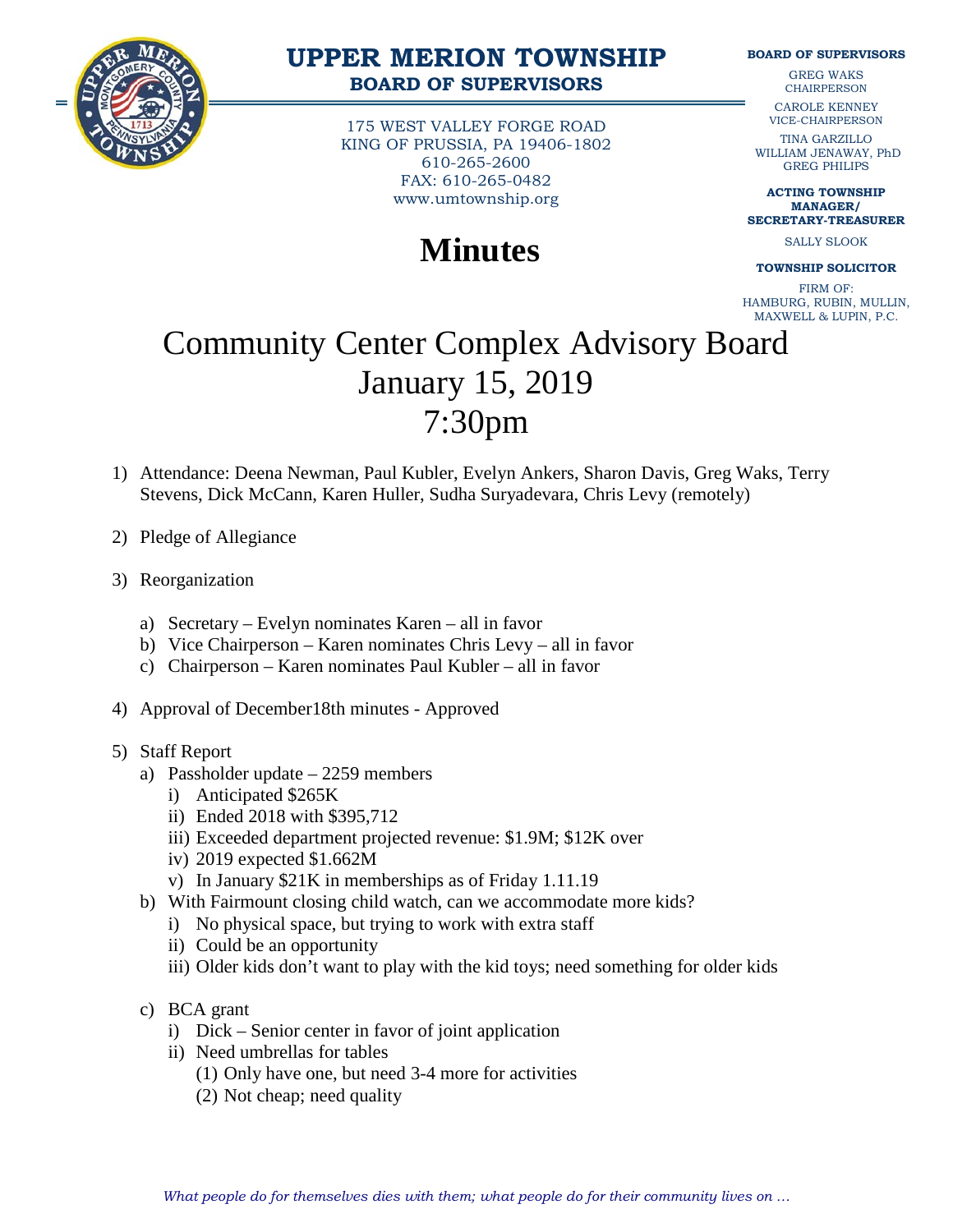- (3) Range from \$300-900 each
- (4) Require strong base for safety
- (5) Can't just drill a hole due to wind
- (6) Cantilever?
	- (a) Can get them permanently placed
	- (b) Maybe some, usually have quality bases
- (7) Ask the Towers about their umbrellas; they have great ones
- (8) Bring to meeting next month some models and prices
- iii) Water trampolines
	- (1) Sharon was in Punta Cana and they had bikes in the pool
- iv) Application deadline has been pushed back to 4.1
	- (1) There will be more money due to slot machines, but not sure how much
	- (2) BCA reorg is tomorrow
- v) Paul will send Dick e-mail
- d) Roof update
	- i) Hal is putting specs for bid together
	- ii) Will be on PennBid for 30 days
- e) Court refinishing
	- i) Courts were refinished  $1.2 1.9$
	- ii) No one was informed before the announcement went out
	- iii) Aim for better, proactive communication
- f) Mind body studio
	- i) Duct work is being done
	- ii) Gerry coordinated with contractor, who came today
	- iii) Should take 2-3 days
	- iv) Will have an update on Thursday
	- v) Adjusted GroupX schedule
- g) Senior Center rear door
	- i) Fixed
	- ii) Gerry Testa reported they came out last Wednesday
	- iii) They didn't replace, but did work underneath the door
- h) Summer camp program preview
	- i) Feb 7 from 6-8 PM
	- ii) Summer camp guide will be coming out
	- iii) Staff will be here
	- iv) Already getting calls
- i) Feb  $2<sup>nd</sup>$  having an instructor appreciation dinner
	- i) 6-8 in Senior Center Great Room
	- ii) Catered affair
- 6) Board of Supervisors Liaison Report
	- a) Walker Park
		- i) School district and township have come together to evaluate proposed plan
			- (1) District building
			- (2) Baseball/Softball fields
			- (3) Little league field
			- (4) NPTS permits needed and not easy to acquire, especially considering flooding 2x in last year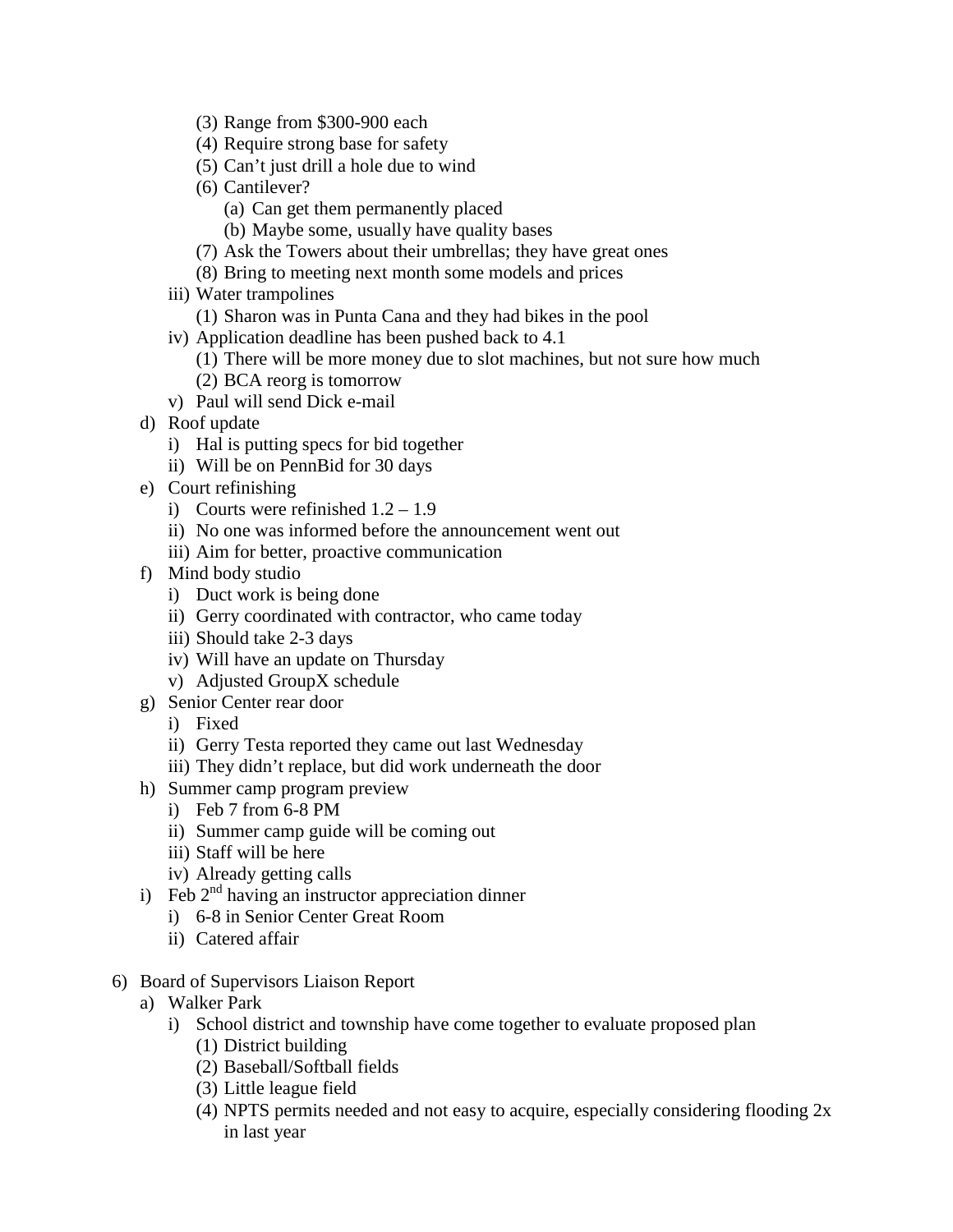- (5) Best of all alternatives
- (6) Will still be needs for fields if it doesn't come through
- (7) BOS has not discussed proposed plan as board
- b) Mullen house demo scheduled for end of January
	- i) Some people want to preserve
	- ii) Has asbestos, which was not included in original scope
	- iii) Original bids had to be discarded and have to start process over
- c) Discussions with historical society about being able to use Moore-Irwin House
	- i) Feasibility study currently being done
	- ii) Undetermined who would use it
	- iii) Could give it to private organization
	- iv) It belongs to the township
	- v) Discussion about it being a start-up incubator
	- vi) Effort to save that house goes back years
	- vii)Only small portion of the house is historical
- d) Fairmount Athletic Club
	- i) Not disclosing anything, but they have been cutting GroupX classes
	- ii) Referring instructors to Greg, and he forwarded to Dan Russell and GlennAnne
	- iii) Heard that competition is squeezing them out
	- iv) Squash is their primary sport and it's not that popular
	- v) A UM Mom joined before knowing that child watch was shut down; upset
	- vi) Terry was a member didn't find it clean
- 7) Park and Recreation Advisory Board Liaison Report
	- a) Alice Budno Hope and Dr. Toleno are being invited to next meeting
		- i) \$1.5M for Walker
		- ii) Wanted to know specifics about space
	- b) No specs for dog park
		- i) No committee
		- ii) Being held up by Mullen demo
- 8) Senior Center Representative Liaison Report
	- a) Dick didn't know that back door was now working and members of senior center can now use it
		- i) Anyone can get buzzed in, then they go to front desk to check in
		- ii) Terry was going to test it the day of the flood
		- iii) No voice communication
	- b) People love the handrails
	- c) Automatic door is broken
		- i) People had been poking with cane and kids were high-kicking it
		- ii) Gerry is aware
		- iii) There are cameras, but monitors not on all the time
	- d) Still people speeding through the parking lot
	- e) Still people turn left in illegally
		- i) Less now than the first year
		- ii) Police officers do hang out up top to catch offenders
	- f) Having a problem with mail
		- i) Had several temporary mail carriers